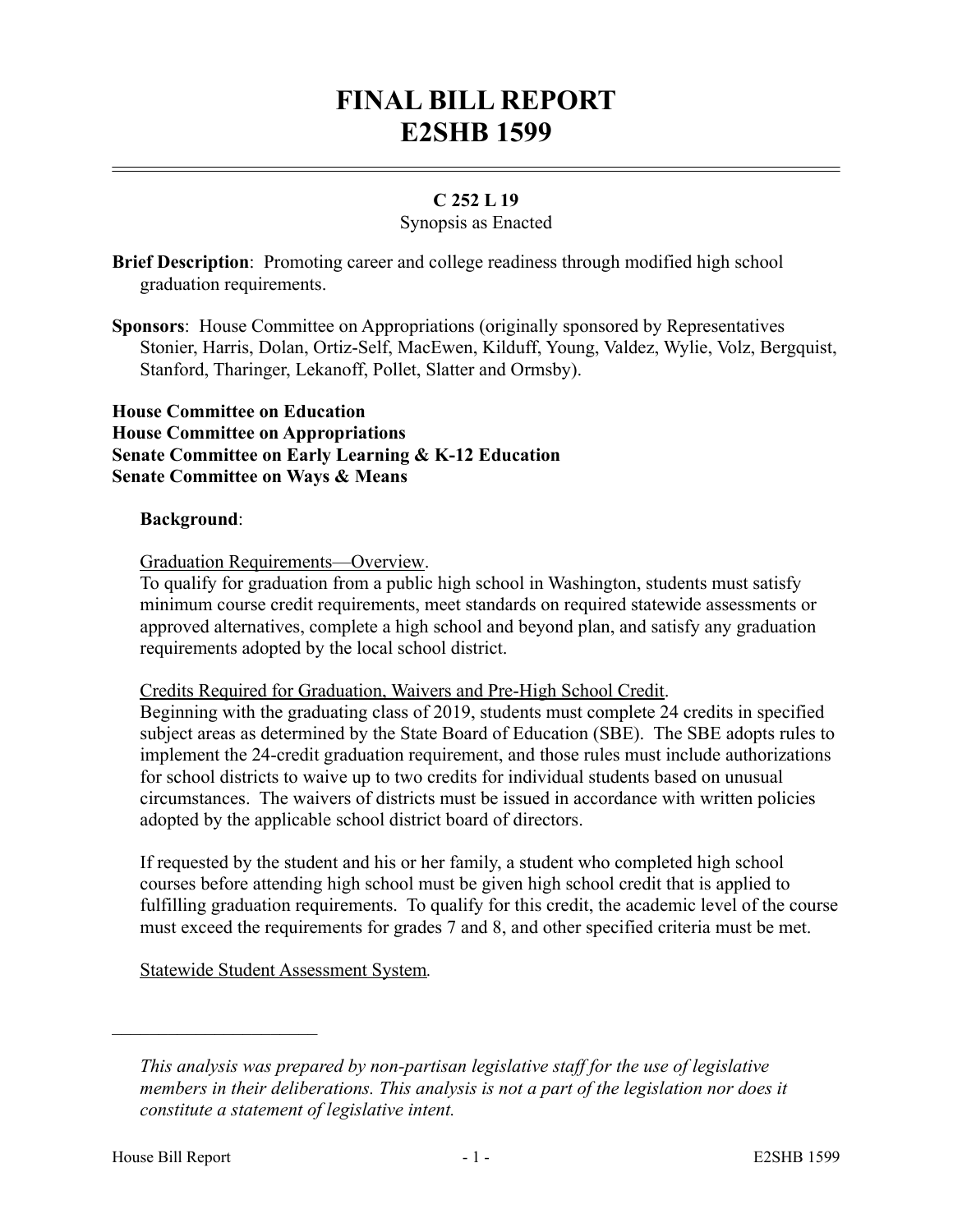The Superintendent of Public Instruction, in consultation with the SBE, is authorized to maintain and revise a statewide academic assessment system to measure student knowledge and skills on state learning standards and to use it for purposes of state and federal accountability. The state assessment system must cover the content areas of reading, writing, mathematics, and science for elementary, middle, and high school years.

Students must earn a Certificate of Academic Achievement (CAA) or a Certificate of Individual Achievement (CIA) to qualify for graduation from a public high school. To obtain a CAA, a student must meet state standard on required statewide assessments administered in grade 10. Students requiring special education who are not appropriately assessed by the state assessment system, even with accommodations, may earn a CIA through a variety of ways to demonstrate skills and abilities commensurate with their individualized education programs.

Students in the graduating class of 2019 and in subsequent classes must meet the state standard on the English Language Arts (ELA) SBAC and mathematics assessments. (Washington is part of the Smarter Balanced Assessment Consortium, known as the SBAC, a multistate consortium that developed student assessment in ELA and mathematics.) Beginning with the graduating class of 2021, graduating students must also meet the science standard on the Next Generation Science Standards assessment.

The SBE is responsible for establishing the performance scores that students must meet on state assessments. The scores established for purposes of graduation may be different from the scores used for the purpose of determining career and college readiness.

## Objective Alternative Assessment Options*.*

If a student does not meet standard on an assessment required for graduation, he or she may utilize one or more objective alternative assessment options (alternative assessments) if the student has taken the applicable standard assessment or assessments at least once. The alternative assessments must be comparable in rigor to the skills and knowledge that the student must demonstrate on statewide student assessments, and must be objective in their determination of student achievement of state standards. If a student meets the state standard on the alternative assessment, he or she earns a CAA. The alternative assessments include:

- grade comparison, provided the student has a sufficient grade point average;
- earning a high enough score on the SAT or ACT;
- earning a high enough score on an AP/International Baccalaureate exam;
- earning college credit by completing a dual credit course in ELA or mathematics; and
- taking and passing a locally determined course and associated assessment.

#### Limited Waiver Options for Certificates of Academic and Individual Achievement. Legislation adopted in 2017 (chapter 31, Laws of 2017 3rd sp. sess., enacted as Engrossed Substitute House Bill 2224), made numerous changes to provisions governing and affecting graduation requirements. Among other changes, the legislation established an expedited appeals process authorizing the SPI, following local approval, to waive requirements for the CAAs and the CIAs for qualifying students in the graduating classes of 2014 through 2018 who have not met standard on ELA assessments, mathematics assessments, or both.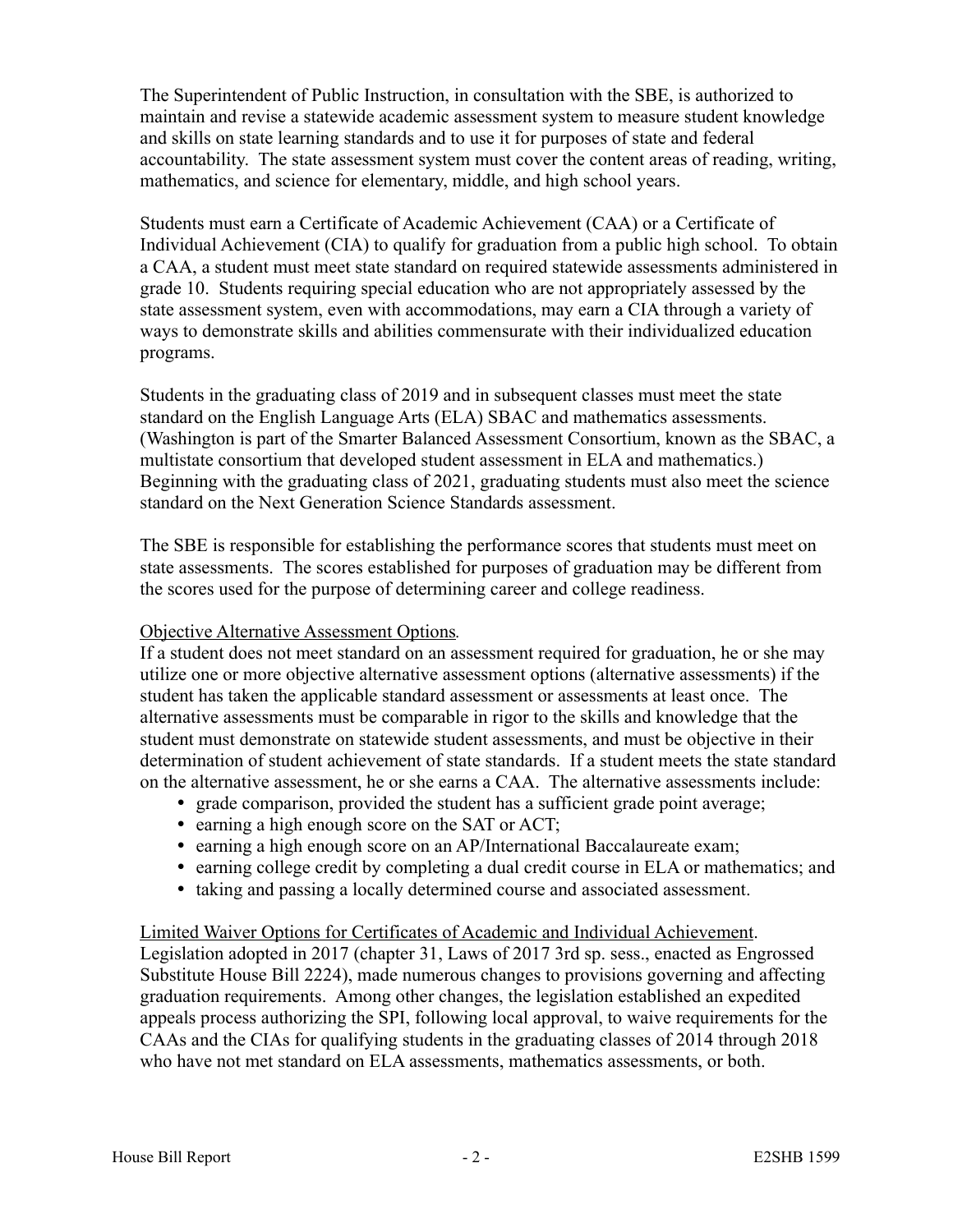School districts may also waive specific requirements pertaining to the CAA for students who transferred to a Washington public school in their junior or senior year or who have special, unavoidable circumstances.

#### High School and Beyond Plans.

Students qualifying for graduation must complete a high school and beyond plan (HSBP). The purpose of the HSBP is to guide the student's high school experience and to prepare the student for postsecondary education and career opportunities. The HSBP must be initiated for each student during grade 7 or 8 and must include specific elements established in statute, including the identification of career and education goals, information about dual credit programs, and a four-year plan for high school courses. The HSBP must be updated to reflect student results on statewide assessments and revised as necessary for changing interests, goals, and needs.

## Optional Academic Acceleration Policy.

School district boards of directors are encouraged to adopt an academic acceleration policy for high school students. Under an academic acceleration policy, the district automatically enrolls any student who meets the state standard on the high school statewide student assessment in the next most rigorous level of advanced courses offered by the high school. Students who successfully complete the advanced course are then enrolled in the next most rigorous level of advanced course, with the objective that students will eventually be automatically enrolled in dual credit courses that offer students the opportunity to earn college course credit while also earning credit toward high school graduation. Districts adopting an academic acceleration policy must provide parents or guardians with an opportunity to opt out of the policy and to enroll students in an alternative course.

The subject matter of the advanced courses in which the student is automatically enrolled depends on the content area or areas of the statewide student assessment where the student has met the state standard. Students who met the state standard on end-of-course mathematics assessments that were discontinued after the graduating class of 2018 are considered to have met the state standard for high school mathematics. Students who meet the state standard in both reading and writing are eligible for enrollment in advanced courses in English, social studies, humanities, and other related subjects.

## **Summary**:

Discontinuing the Direct Link Between Assessments and Graduation Requirements. The requirement that graduating students earn a Certificate of Academic Achievement (CAA) to demonstrate meeting standard on statewide assessments is discontinued after the graduating class of 2019. The requirement that qualifying students earn a Certificate of Individual Achievement (CIA) as a prerequisite to graduation is discontinued after the graduating class of 2021.

The Superintendent of Public Instruction (SPI) and the State Board of Education (SBE) remain obligated to maintain and continue to develop and revise a statewide assessment system for students in the content areas of reading, writing, mathematics, and science, but numerous provisions related to assessments and the earning of a CAA are modified or scheduled for repeal to reflect the discontinuation of the CAA and the CIA. For example: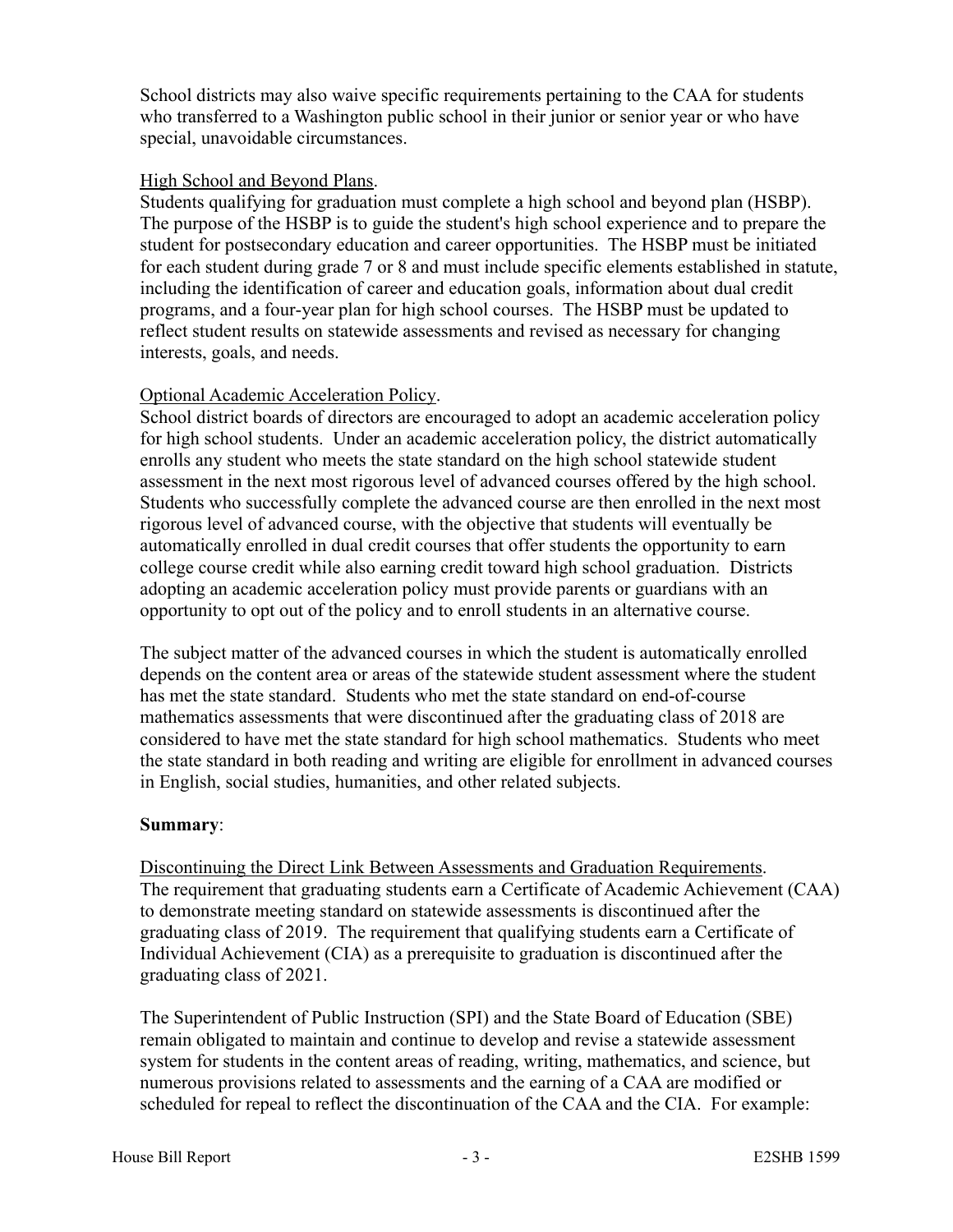- all alternative assessment options for earning a CAA are discontinued after the graduating class of 2019;
- a temporary provision governing end-of-course assessments for high school mathematics is discontinued; and
- references to CAAs (or CIAs) in provisions that govern International Baccalaureate diplomas, the Running Start Program, high school transcripts, private schools, and interventions, academic supports, and courses for qualifying students are modified to reflect the discontinuation of the CAA and the CIA.

Additionally, the statewide assessment system is expressly required to include the Washington Access to Instruction and Measurement Assessment for students with significant cognitive challenges.

#### Establishing Graduation Pathway Options for the Graduating Class of 2020 and Subsequent Classes.

With the exception of students who qualify for a CIA, students in the class of 2020 and subsequent classes who qualify for graduation from a public high school must:

- satisfy the graduation requirements established by the SBE and any graduation requirements established by the applicable public high school or school district;
- satisfy the credit requirements for graduation;
- demonstrate career and college readiness through completion of the high school and beyond plan (HSBP); and
- meet the requirements of at least one of eight authorized graduation pathway options. A student may choose to pursue more than one pathway option, but any option used by a student to demonstrate career and college readiness must align with the student's HSBP.

The graduation pathway options, which are to be implemented through rules adopted by the SBE, are as follows:

- meet or exceed the graduation standard established by the SBE on the statewide high school assessments in English language arts (ELA) and mathematics;
- complete and qualify for college credit in dual credit courses in ELA and mathematics;
- earn high school credit in a high school transition course that meets specific requirements in ELA and mathematics;
- earn high school credit with an appropriate grade or exam score in specified AP, International Baccalaureate, or Cambridge international courses in ELA and mathematics;
- meet or exceed the scores established by the SBE for the mathematics portion and the reading, English, or writing portion of the SAT or ACT;
- meet any combination of at least one ELA option and at least one mathematics option established in the previous bullets;
- meet standard in the armed services vocational aptitude battery; and
- complete a sequence of career and technical education courses that are relevant to the student's postsecondary pathway and that meet specific criteria.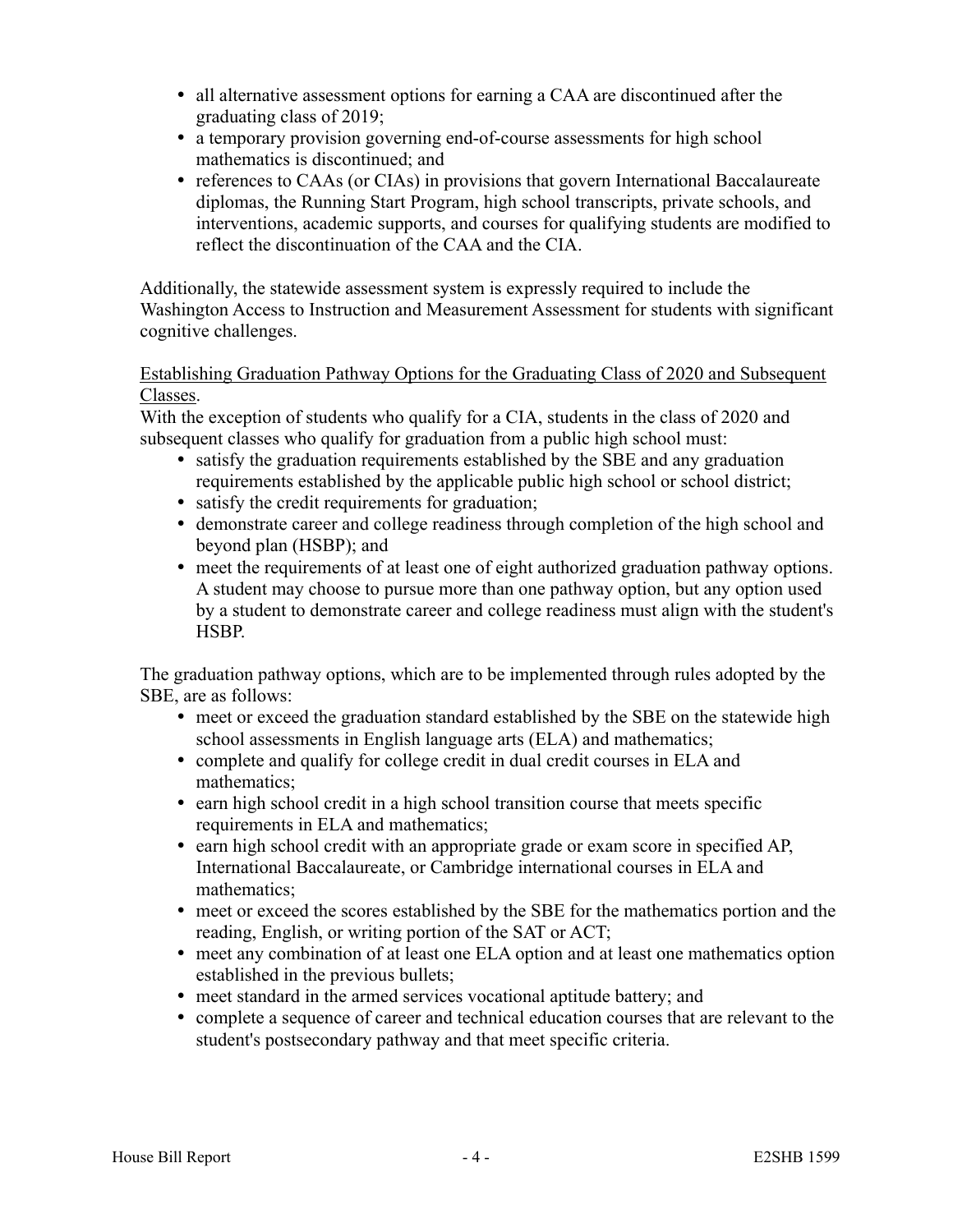School districts are encouraged to make all graduation pathway options available to their students, and to expand their list of options until all are offered, but districts are granted discretion in determining which options they offer to students.

#### Graduation Requirements for Students Who are not Appropriately Served by the Graduation Pathway Options.

As noted above, the requirement that qualifying students earn a CIA as a prerequisite to graduation is discontinued after the graduating class of 2021. Until then, students who are not appropriately served by the graduation pathway options and who qualify for a CIA may use multiple measures to demonstrate their skills and abilities that are commensurate with their individualized education programs (IEPs).

The determination of whether the graduation pathway options are appropriate for the student must be made by the student's IEP team. The SPI, in consultation with the State Special Education Advisory Council, must develop guidelines for determining which types of multiple measures are appropriate for qualifying students, as well as the graduation pathway options that might be added to support the achievement of these students.

Data Collection and Reporting Requirements Related to the Graduation Pathway Options. Reporting requirements related to the graduation pathways are established. The SPI must collect from each school district a list of the graduation pathways available to students and the number of students using each pathway for graduation purposes. Beginning January 10, 2021, the SPI must report this information annually to the education committees of the Legislature.

Beginning August 1, 2019, the SBE must survey delineated interested parties regarding the creation of additional graduation pathways and whether modifications should be made to any of the existing pathways. The SBE must provide a report to the education committees of the Legislature by August 1, 2020, that summarizes the information collected in the surveys.

Using the annual information reported by the SPI, beginning in January of 2021, the SBE must survey a sampling of school districts that are unable to provide all of the eight graduation pathway options for the purpose of identifying the types of implementation barriers of school districts. Using these survey results and the results from the surveys conducted by the SBE for its August 1, 2020 graduation pathways report, the SBE must review the graduation pathways, the suggested changes to those graduation pathways, and the options for additional graduation pathways, and provide a report to the education committees of the Legislature by December 10, 2022. This report must include the following:

- recommendations on whether changes to the existing pathways should be made and what those changes should be;
- the barriers school districts have to offering all of the graduation pathways and recommendations for ways to eliminate or reduce those barriers for school districts;
- information regarding whether all students have equitable access to all of the graduation pathways and, if not, recommendations for reducing the barriers students may have to accessing all of the graduation pathways; and
- provisions indicating whether additional graduation pathways should be included and recommendations for what those pathways should be.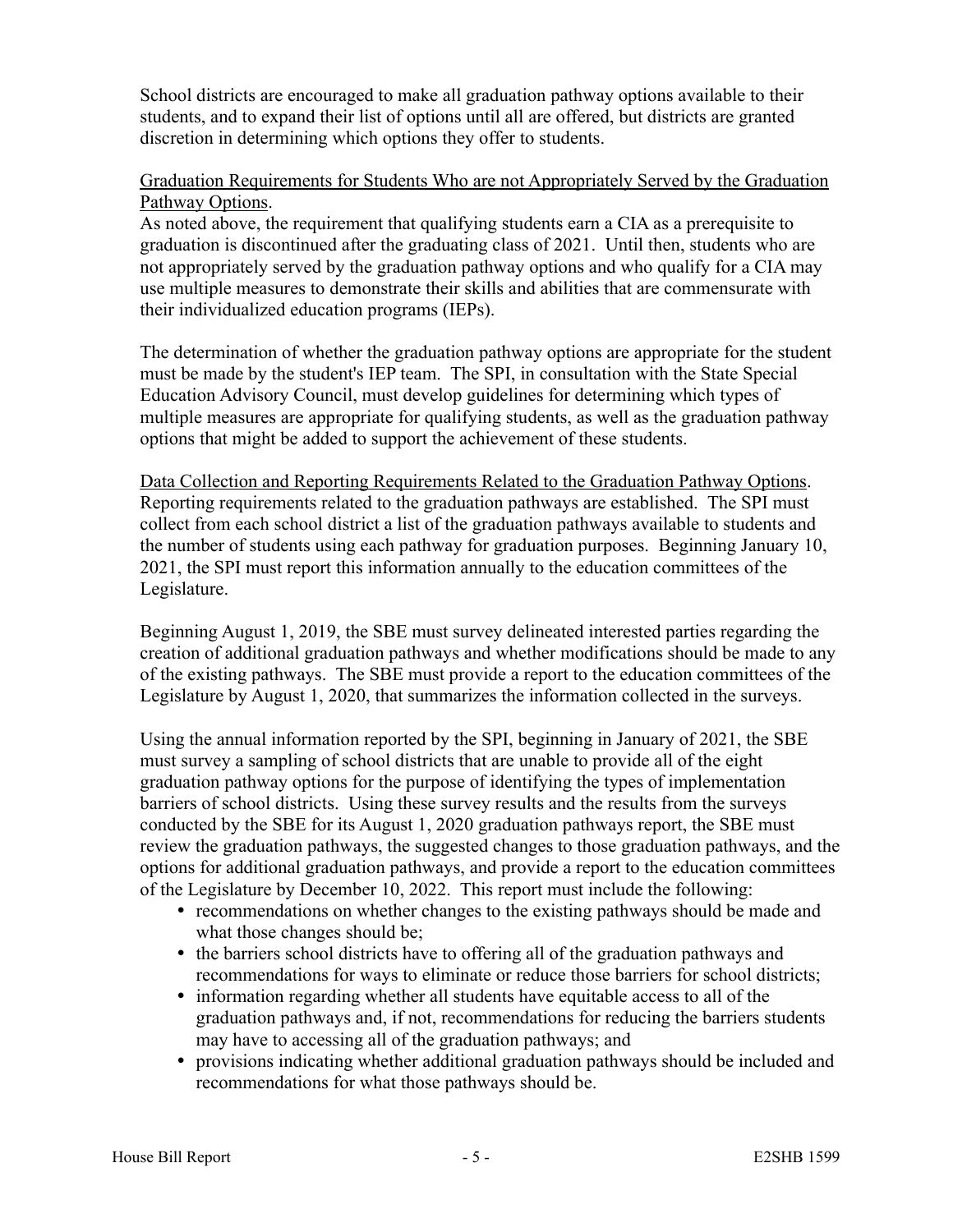Limited Waiver Options for Students in the Graduating Classes of 2019 and 2020. The expedited appeals process that allows the SPI, following approval by the local school district, to waive requirements for the CAAs and the CIAs for qualifying students is extended by two years to apply to eligible students in the graduating classes of 2019 and 2020.

#### Graduation Requirements and Selected Credit Waivers.

Requirements directing rules of the SBE to include authorizations that allow school districts to waive up to two credits for individual students based on unusual circumstances are modified to specify that the waiver must be based on a student's circumstances, and that none of the waived credits may be ones identified as mandatory by the SBE.

#### Application of Pre-High School Credit to High School Requirements.

Opt-in provisions for earning pre-high school credit are changed to opt-out provisions. Unless requested otherwise by the student and the student's family, a student who completed high school courses before attending high school must be given high school credit that applies to high school graduation requirements.

#### High School and Beyond Plans.

Numerous modifications are made to provisions governing the HSBPs. The stated purpose of the HSBP is revised to specify that an HSBP is intended to guide the student's high school experience and inform course taking that is aligned with the student's goals for education or training and career after high school. Also, each student's HSBP must be updated to inform junior year course taking.

Other changes provide that if a student has an IEP, the written plan that guides the delivery of special education services, the HSBP must be developed in alignment with their IEP. For students with IEPs, their HSBP must be updated in alignment with their school to postschool transition plan.

The four-year plan for high school course taking that is part of a student's HSBP must identify a course sequence to inform academic acceleration that meets specified requirements. Additionally, each student's HSBP must include evidence that the student has received specific information about federal and state financial aid programs that provide financial assistance for postsecondary education programs.

## Electronic Platforms for High School and Beyond Plans.

Beginning in the 2020-21 school year, each school district must ensure that an electronic HSBP platform is available to all students who are obligated to have an HSBP.

The Office of the Superintendent of Public Instruction (OSPI), subject to specific legislative funding, is directed to facilitate the creation of a list of available electronic platforms for the HSBP. Platforms that are eligible to be included on the list must meet delineated requirements, and the OSPI is authorized to adopt and revise rules related to the development of the list.

## Mandatory Academic Acceleration Policies.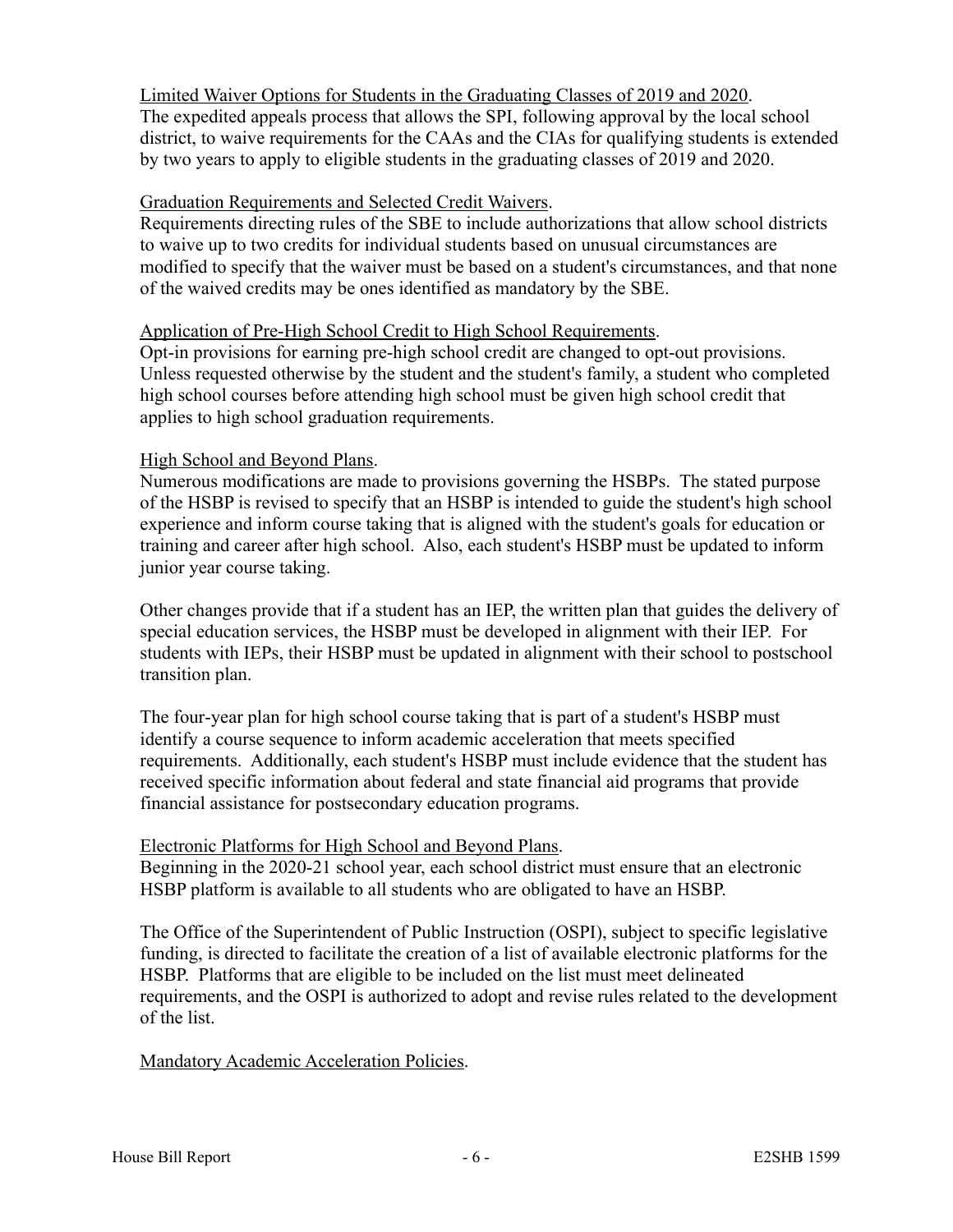The school district option of adopting an academic acceleration policy is reconstituted as a directive. By the 2021-22 school year, each school district board of directors must adopt an academic acceleration policy that satisfies specified requirements for high school students.

The mandatory academic acceleration policies of districts must require that students who meet or exceed the state standard on the grade eight or high school ELA or mathematics statewide student assessments automatically enroll in the next most rigorous level of advanced courses or program offered by the high school. School districts may adopt additional eligibility criteria for students to participate in an academic acceleration policy if the criteria does not create inequities among student groups in the advance courses or programs.

Other changes to provisions governing academic acceleration policies are also specified. For example:

- references to assessments are updated to reflect revised terminology related to ELA and mathematics assessments;
- beginning in the 2021-22 school year, students who meet or exceed the state standard on the Washington comprehensive assessment of science are made eligible for enrollment in advanced science courses;
- school district notification requirements are modified; and
- opt-out provisions are altered to specify that districts must provide parents or guardians with an opportunity to opt their student out of the academic acceleration policy and instead enroll in an alternative course or program that aligns with the student's HSBP.

## Mastery-Based Learning Work Group.

By August 1, 2019, the SBE is directed to convene and staff a work group to inform the Governor, the Legislature, and the public about barriers to mastery-based learning in Washington whereby:

- students advance upon demonstrated mastery of content;
- competencies include explicit, measurable, transferable learning objectives that empower students;
- assessments are meaningful and a positive learning experience for students;
- students receive rapid, differentiated support based on their individual learning needs; and
- learning outcomes emphasize competencies that include application and creation of knowledge and the development of important skills and dispositions.

The work group is directed to examine opportunities to increase student access to relevant and robust mastery-based academic pathways aligned to personal career goals and postsecondary education. The work group is also directed to review the role of the HSBP in supporting mastery-based learning and must consider:

- improvements in the HSBP as an essential tool for mastery-based learning;
- development of mastery-based pathways to the earning of a high school diploma;
- the results of competency-based pathways previously approved by the SBE; and
- the expansion of mastery-based credits to meet graduation requirements.